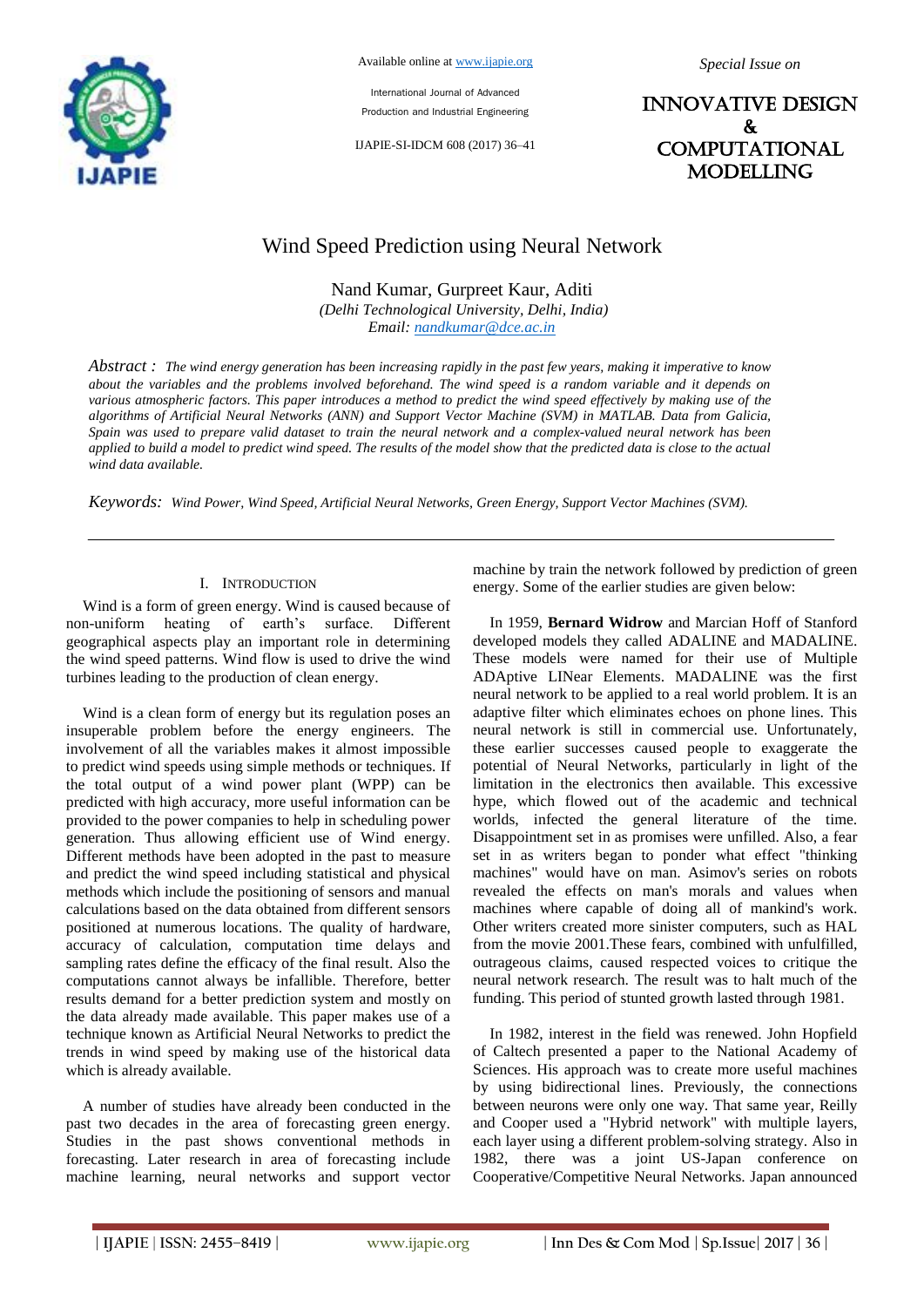a new Fifth Generation effort on neural networks, and US papers generated worry that the US could be left behind in the field. (Fifth generation computing involves artificial intelligence. First generation used switches and wires, second generation used the transistor, third state used solid-state technology like integrated circuits and higher level programming languages, and the fourth generation is code generators.) As a result, there was more funding and thus more research in the field.

In 1986, with multiple layered neural networks in the news, the problem was how to extend the Widrow-Hoff rule to multiple layers. Three independent groups of researchers, one of which included David Rumelhart, a former member of Stanford's psychology department, came up with similar ideas which are now called back propagation networks because it distributes pattern recognition errors throughout the network. Hybrid networks used just two layers, these back-propagation networks use many. The result is that backpropagation networks are "slow learners," needing possibly thousands of iterations to learn.

 In 1962 **Rosenblatt** (Rosenblatt, 1962) explored a different kind of learning machines: perceptrons or neural networks. The perceptron consists of connected neurons, where each neuron implements a separating hyperplane, so the perceptron as a whole implements a piecewise linear separating surface. See Fig. 1. No algorithm that minimizes the error on a set of vectors by adjusting all the weights of the network was found in Rosenblatt's time, and Rosenblatt suggested a scheme where only the weights of the output unit were adaptive. According to the fixed setting of the other weights the input vectors are non-linearly transformed into the feature space, Z, of the last layer of units. In this space a linear decision function is constructed.

An algorithm that allows for all weights of the neural network to adapt in order locally to minimize the error on a set of vectors belonging to a pattern recognition problem was found in 1986 (Rumelhart, Hinton & Williams, 1986,1987; Parker, 1985; LeCun, 1985) when the backpropagation algorithm was discovered. The solution involves a slight modification of the mathematical model of neurons. Therefore, neural networks implement "piece-wise linear type" decision functions. In this article we construct a new type of learning machine, the so-called support-vector network. The support-vector network implements the following idea: it maps the input vectors into some high dimensional feature space Z through some non-linear mapping chosen a priori. In this space a linear decision surface is constructed with special properties that ensure high generalization ability of the network.

**Warren Sturgis McCulloch** (November 16, 1898 – September 24, 1969) was an American neurophysiologist and cybernetician, known for his work on the foundation for certain brain theories and his contribution to the cybernetics movement. In the 1943 paper they attempted to demonstrate that a Turing machine program could be implemented in a finite network of formal neurons (in the event, the Turing

Machine contains their model of the brain, but the converse is not true), that the neuron was the base logic unit of the brain. In the 1947 paper they offered approaches to designing "nervous nets" to recognize visual inputs despite changes in orientation or size. From 1952 he worked at the Research Laboratory of Electronics at MIT, working primarily on neural network modelling. His team examined the visual system of the frog in consideration of McCulloch's 1947 paper, discovering that the eye provides the brain with information that is already, to a degree, organized and interpreted, instead of simply transmitting an image.

## II. RESEARCH METHODOLOGY

#### Artificial Neural Networks (ANN)

It is the method that consists of networks of many simple processors (units) operating in parallel, each possibly having a small amount of local memory. A *multilayer perceptron*  neural network, with feedforward architecture with three layers of units is used due to its status and capacity to solve large amount of problems. The algorithm used for the training is the well-known *back-propagation* method (Haykin, 2003). Fig 1 depicts the feed-forward neural network which is used. This neural network shows the first layer (layer A) and the second layer (layer B), which are called hidden layers. This network has one unit in the third layer (layer C), which is called the outputlayer. Each unit has an extra input that is assumed to have a constant value of one. The weight that modifies this extra input is called the bias. Data propagate along the connections in the direction from the network inputs to the network outputs, hence the term *feed-forward* (Negnevitsky, 2002).



A key concept required for defining a linear classifier is the *dot product* between two vectors

$$
\langle \mathbf{w}, \mathbf{x} \rangle = \sum_{j=1}^{M} w_j x_j
$$

also referred to as the *inner product* or *scalar* product*.* A linear classifier is based on a linear *discriminant function* of the form

$$
f(\mathbf{x}) = h\mathbf{w}.\mathbf{x}\mathbf{i} + b. \qquad (1)
$$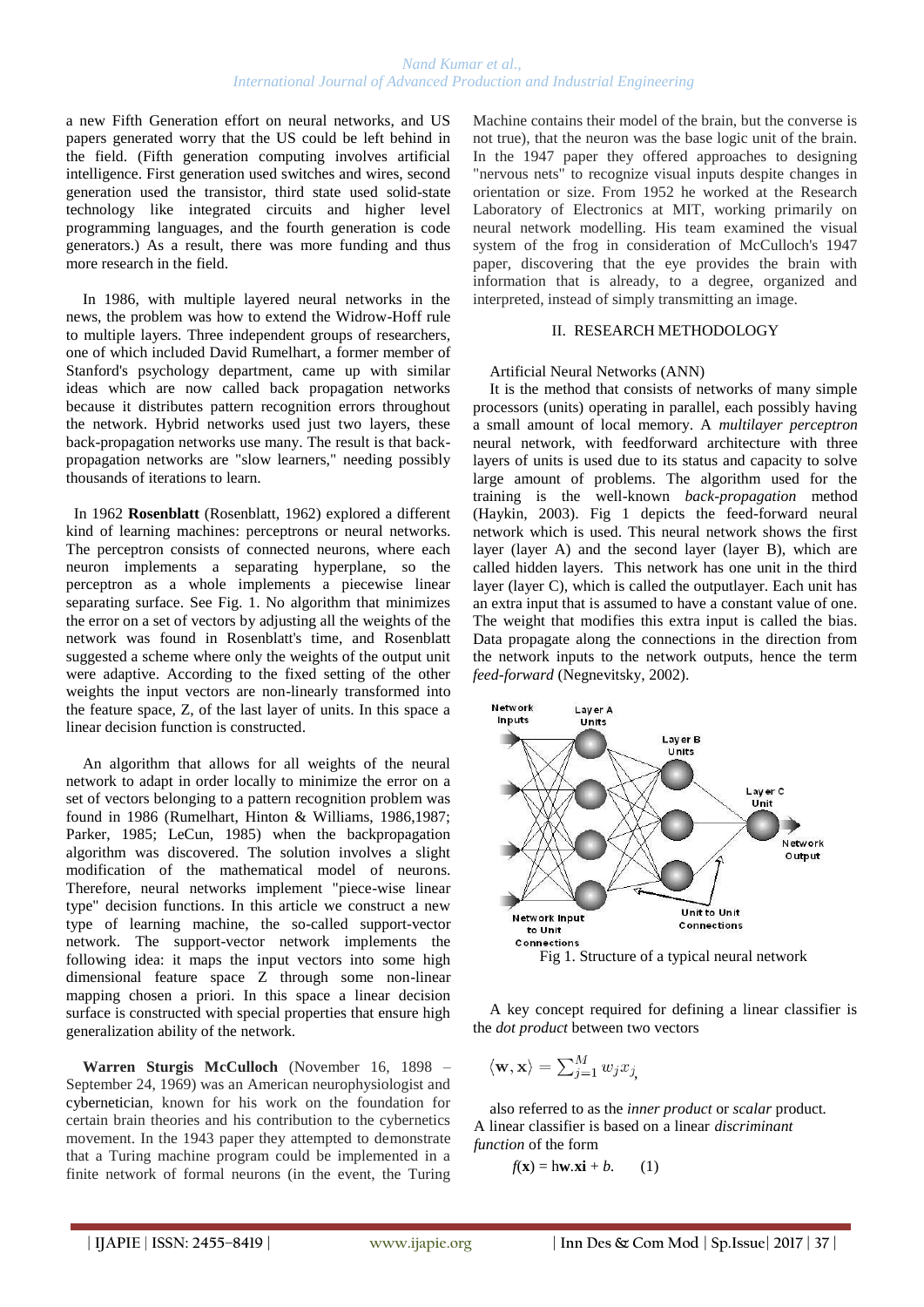The discriminant function  $f(\mathbf{x})$  assigns a "score" for the input **x**, and is used to decide how to classify it. The vector **w**  is known as the *weight vector*, and the scalar *b* is called the *bias*. In two dimensions the points satisfying the equation h**w***,*  $xi = 0$  correspond to a line through the origin, in three dimensions a plane and more generally a *hyperplane*. The hyperplane divides the space into two half spaces according to the sign of  $f(\mathbf{x})$ , which indicates the side of the hyperplane a point is located on the figure. If  $f(x) > 0$ , then one decides for the positive class, otherwise for the negative. The boundary between regions classified as positive and negative is called the *decision boundary* of the classifier.









**1 ST - 7 th January**

Fig 3.Windspeed vs. Date

4. Jan

5. Jan

6. Jan

7. Jan

8. Jan

 $3.$  Jan

 $1.$  Jar

 $2.$  Jar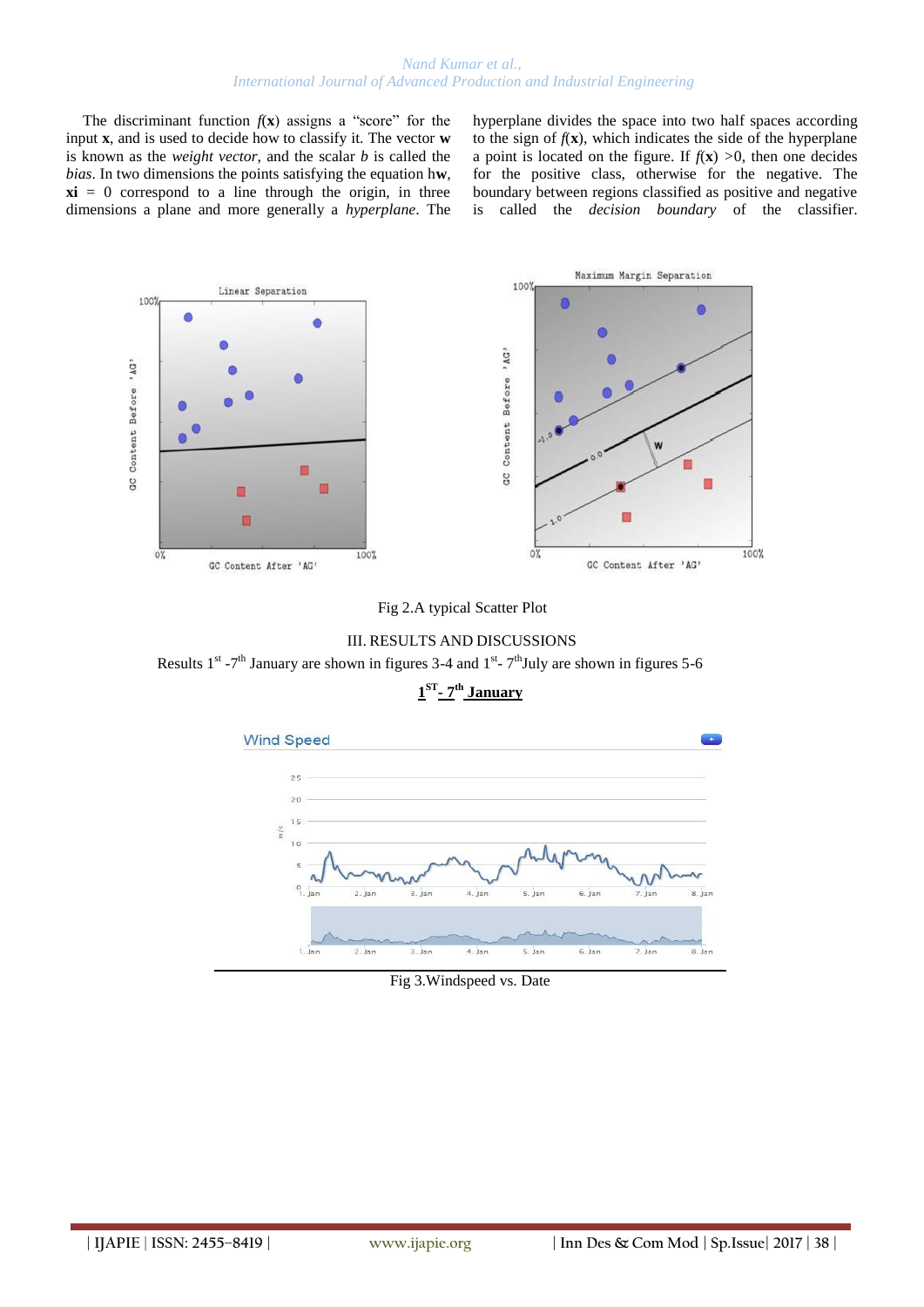*Nand Kumar et al., International Journal of Advanced Production and Industrial Engineering*



Fig 4.Scatter plot







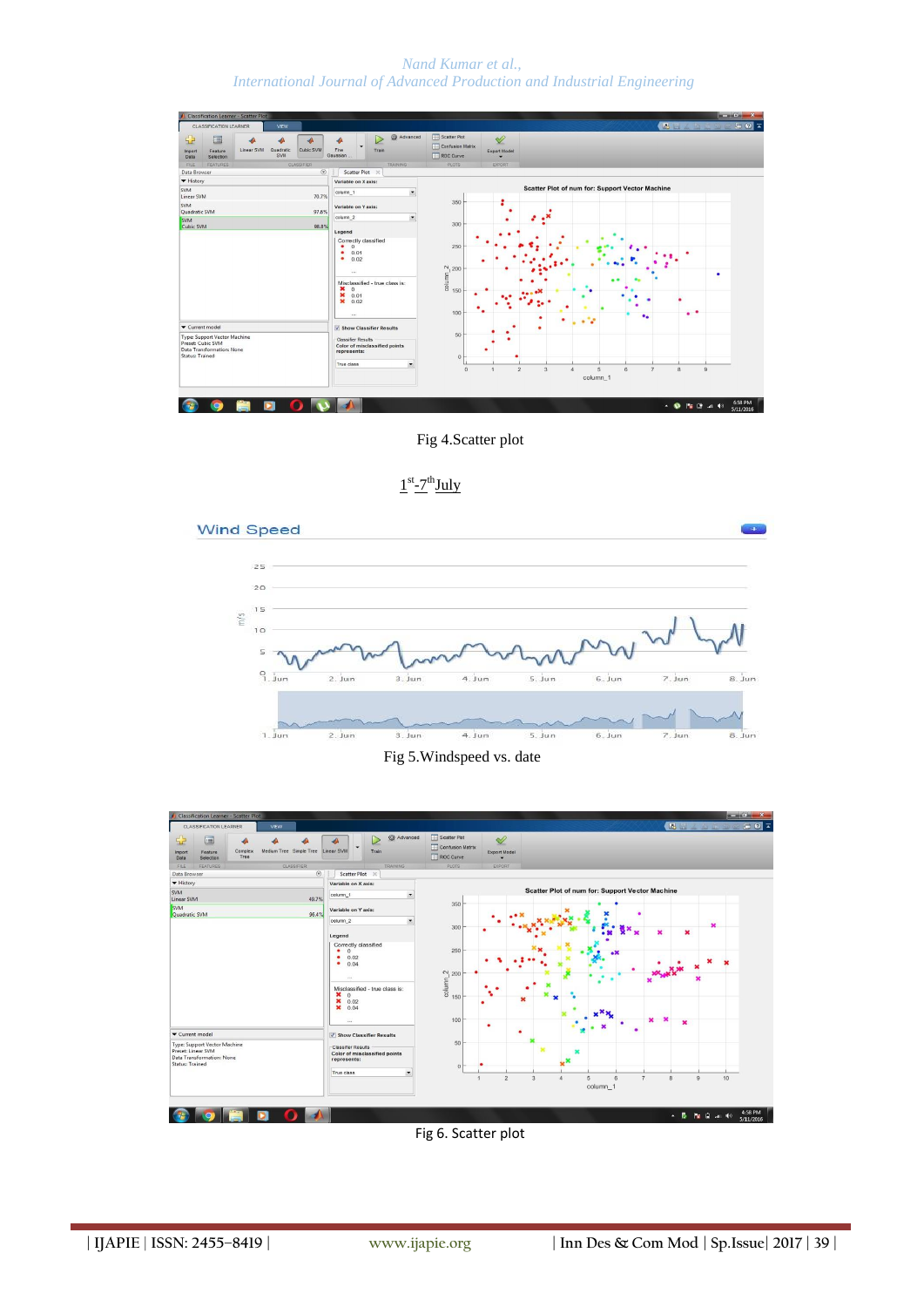The ANN toolbar used to train the network yielded better results on increasing the number of neurons present in the model. Also the more the number of samples of the given variables related to wind speed, the more accurate was the result obtained. In this paper the wind data over a period of two years was compiled and tested against the original and finally SVM classifier was used to predict the wind speed which was compared with the original data available.



Fig 7. Scatter plot showing division of data on either sides of the hyper plane

The separation achieved is good by the hyperplane that has the largest distance to the nearest training-data point of any class (so-called functional margin), the larger the margin the lower the generalization error of the classifier.

## IV.CONCLUSIONS

This paper uses SVM and ANN toolbar for windspeed prediction. It compares the results from the network (trained using Neural Network) with original data over a period of two years. Smother error in the predicted data was 1.2% and 3.2 % for the periods  $1^{st}$ -7<sup>th</sup> January and  $1^{st}$ -7<sup>th</sup> July respectively. The findings of this paper indicate that the methods adopted to predict the speed of the wind produced desired results and that the error in the predictions was low.

## **REFERENCES**

1. M. Lange, "On the uncertainty of wind power predictions analysis of the forecast accuracy and statistical distribution of errors," Journal of Solar Energy Engineering, vol.127, no. 2, pp. 177-194, 2005.

2. C. Monterio, R. Bessa, and V. Miranda. Wind Power Forecasting: State of-the-Art 2009, Argonne National Laboratory, 2009.

3. G. Giebel, J. Badger, L. Landberg, H. Nielsen, H. Madsen, K. Sattler, H. Feddersen, H. Vedel, J. Tøfting, L. Kruse, and L. Voulund, "Wind power prediction using ensembles," Risø National Laboratory, Roskilde, Denmark, 2005.

4. J. Wang, A. Botterud, V. Miranda, C. Monteiro and G. Sheble, "Impact of wind power forecasting on unit commitment and dispatch," in Proc. 8th Int. Wind Integration Workshop, Bremen, Germany, 2009.

5. L. Ma, S.Y. Luan, C.W. Jian, H.L. Liu, and Y. Zhang, "A review on the forecasting of wind speed and generated power," Renewable and Sustainable Energy Reviews, vol. 13, pp. 915-920, 2009.

6. J.L Torres, A. Garcia, M. De Blas, and A. De Francisco, "Forecast of hourly average wind speed with ARMA models in Navarre (Spain)," Solar Energy, vol. 79, pp. 65-77, 2005.

7. J.P.S. Catalao and V.M.F. Mendes, "An artificial neural network approach for short-term wind power forecasting in Portugal", in Proc. 15th International Conference on Intelligent System Applications to Power System, vol. 17, no. 1, 2009.

8. G.N. Kariniotakis, G.S. Stavrakakis, and E.F. Nogaret, "Wind power forecasting using advanced neural networks models," IEEE Trans. Energy Conversion, vol. 11, no. 4, pp. 762-767, 1996.

9. G. Sideratos and N.D. Hatziargyriou, "An advanced statistical method for wind power forecasting," IEEE Trans. Power System, vol. 22, no. 1, pp. 258-265, 2007.

10. P. Pinson and G.N. Kariniotakis, "Wind power forecasting using fuzzy neural networks enhanced with on-line prediction risk assessment," in Proc. IEEE Bologna Power Tech Conference Proceeding, vol 2. 2003.

11. M.A. Mohandes, S. Rehman, and T.O. Halawani, "A neural networks approach for wind speed prediction", Renewable Energy, vol. 13, pp. 345-354, 1998.

12. M.A. Mohandes, T.O. Halawani, S. Rehman, and A. Hussain, "Support Vector Machines for wind speed prediction," Renewable Energy, vol. 29, no. 6, pp.939- 947, 2004.

13. H.Y. Zheng and A. Kusiak, "Prediction of wind farm power ramp rates: A data-mining approach," ASME Journal of Solar Energy Engineering, vol. 131, pp. 031011-1-031011-8, 2009.

14. K. Speelakshmi and P.R. Kumar, "Performance evaluation of short term wind speed prediction techniques," International Journal of Computer Science and Network Security, vol. 8, no. 8, pp. 162-169, 2008.

15. I.T. Nabney, Netlab Algorithms for Pattern Recognition, Verlag, Springer Press, pp. 191-198, 2002.

16. K.R. Miller and V. Vapnik, Using Support Vector Machine for Time Series Prediction, Cambridge: MIT press, pp. 243-253. 1999.

17. A. Smola and B. Schölkopf, "A tutorial on support vector regression," Statistics and Computing, vol. 14, no. 2, pp. 199-222, 2003.

18. C.W. Potter, D. Lew, J. McCaa, S. Cheng, S. Eichelberger, and E. Grimit, "Creating the dataset for the western wind and solar integration study (U.S.A)," in Proc. 7th International Workshop on Large Scale Integration of Wind Power and on Transmission Networks for Offshore Wind Farms, Madrid, Spain, May 26-27, 2008.

19. C.W. Potter, H. A. Gil, and J. McCaa, "Wind power data for grid integration studies," in Proc. 2007 IEEE Power Engineering Society General Meeting, Tama, FL, USA. 2007.

20. Long-term and medium-term development of renewable energy, State council of the People's Republic of China. 2007.

21. Y-K Wu, and J-S Hong, "A literature reviews of wind forecasting technology in the world," IEEE Power Tech 2007, Lausanne, pp. 504-509, 2007.

22. H. Lund, "Large-scale integration of wind power into different energy systems," Energy, vol. 30, no. 13, pp. 2402-2412, 2005.